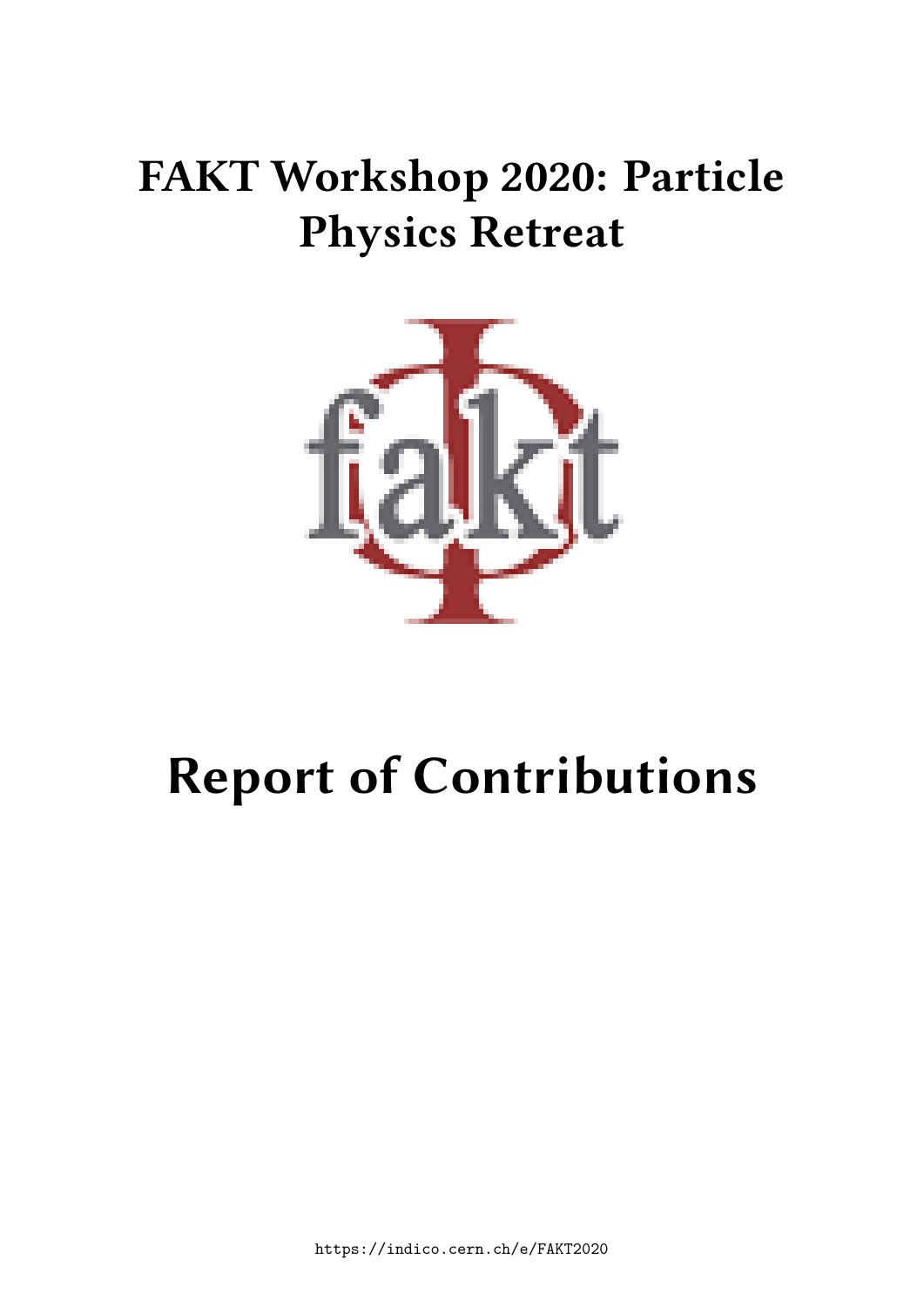Contribution ID: 2 Type: **not specified** 

#### **Kaonic hydrogen and deuterium (exotic atoms at SMI)**

*Thursday, February 27, 2020 2:15 PM (30 minutes)*

**Presenter:** Prof. AMSLER, Claude (Austrian Academy of Sciences (AT)) **Session Classification:** FAKT 1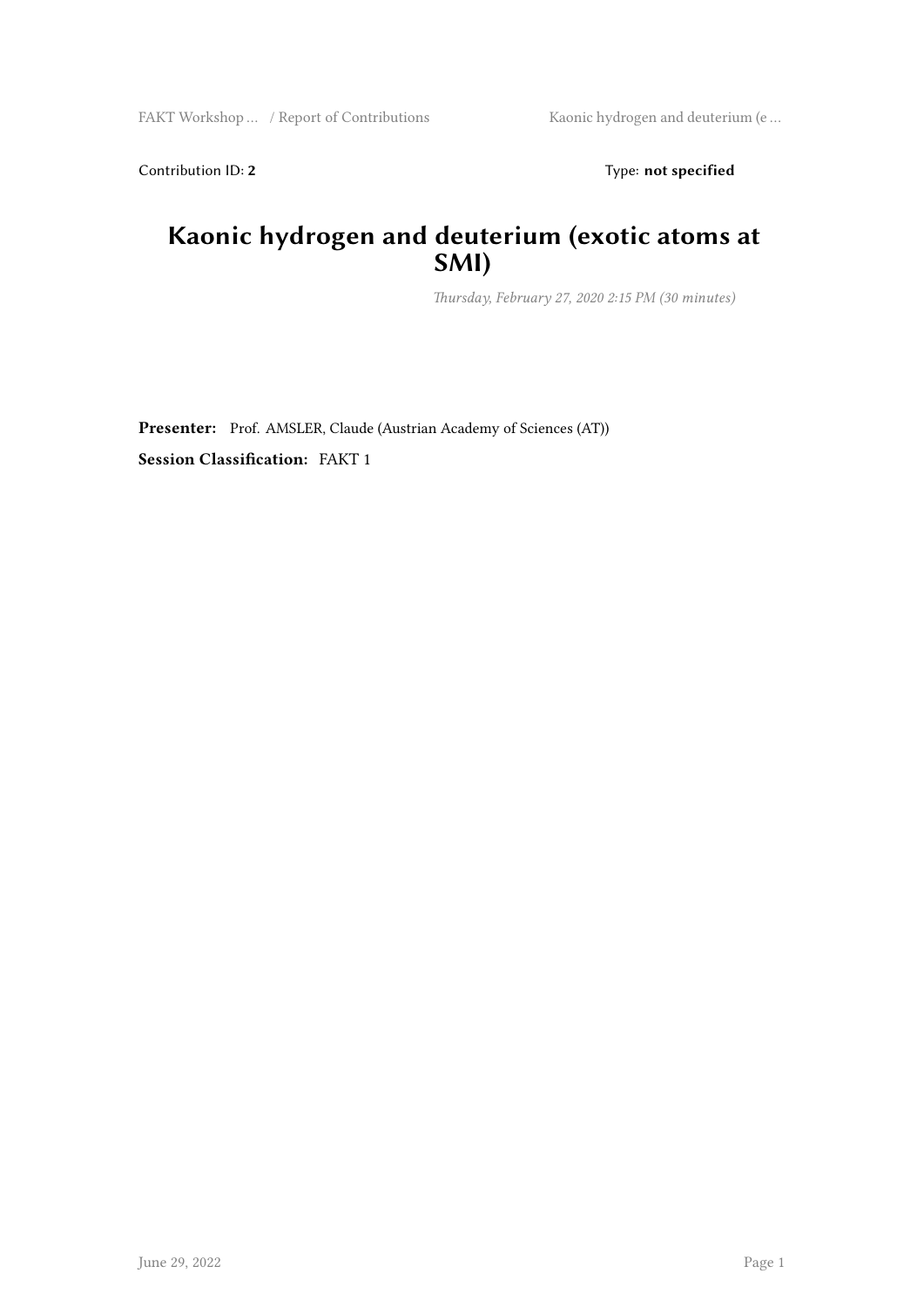FAKT Workshop ... / Report of Contributions Welcome

Contribution ID: 3 Type: **not specified** 

## **Welcome**

*Thursday, February 27, 2020 2:00 PM (15 minutes)*

**Presenter:** SCHWANDA, Christoph (Austrian Academy of Sciences (AT)) **Session Classification:** FAKT 1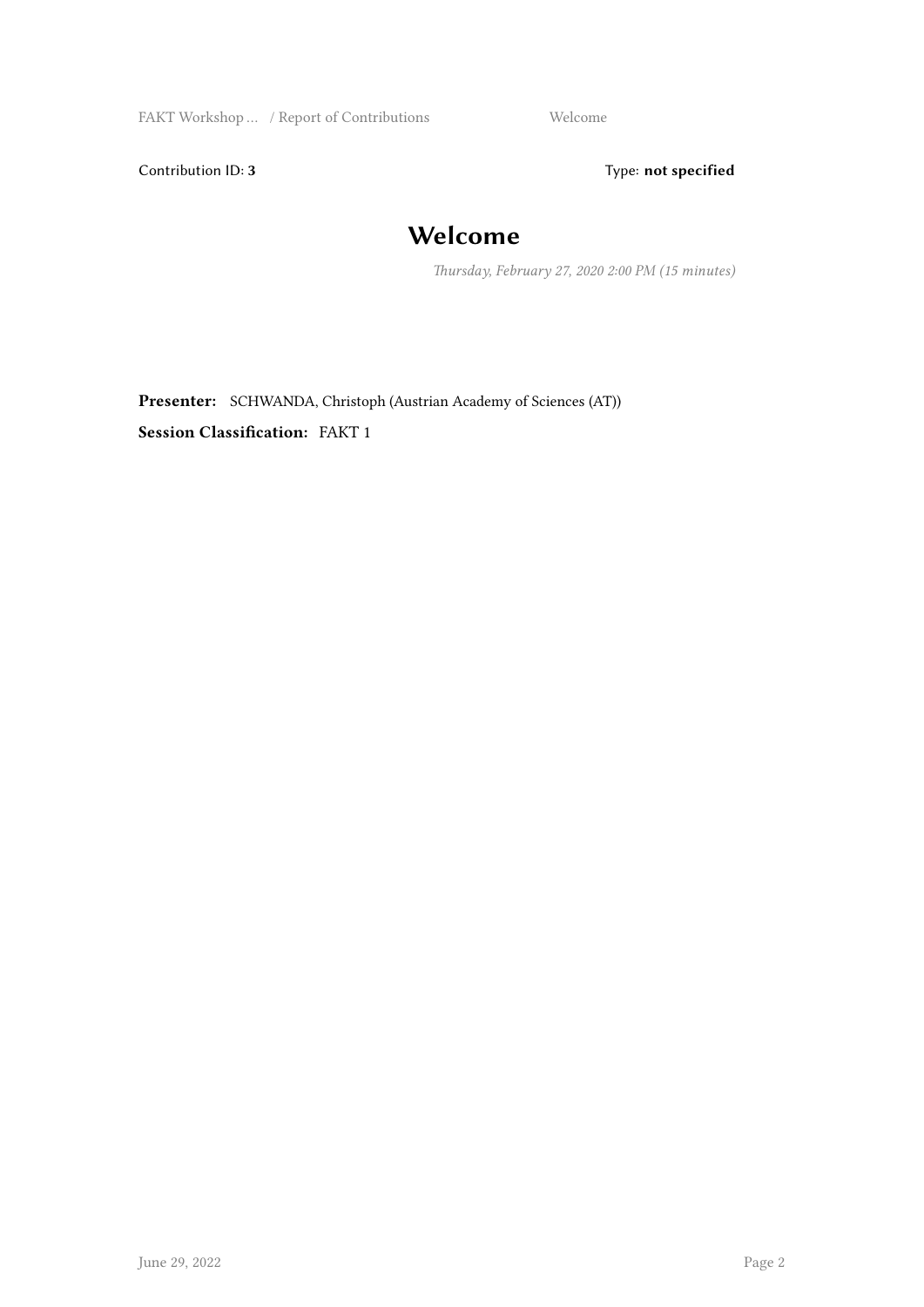Contribution ID: 4 Type: **not specified** 

# **Particle physics at HEPHY**

*Thursday, February 27, 2020 2:45 PM (30 minutes)*

**Presenter:** INGUGLIA, Gianluca (HEPHY Vienna) **Session Classification:** FAKT 1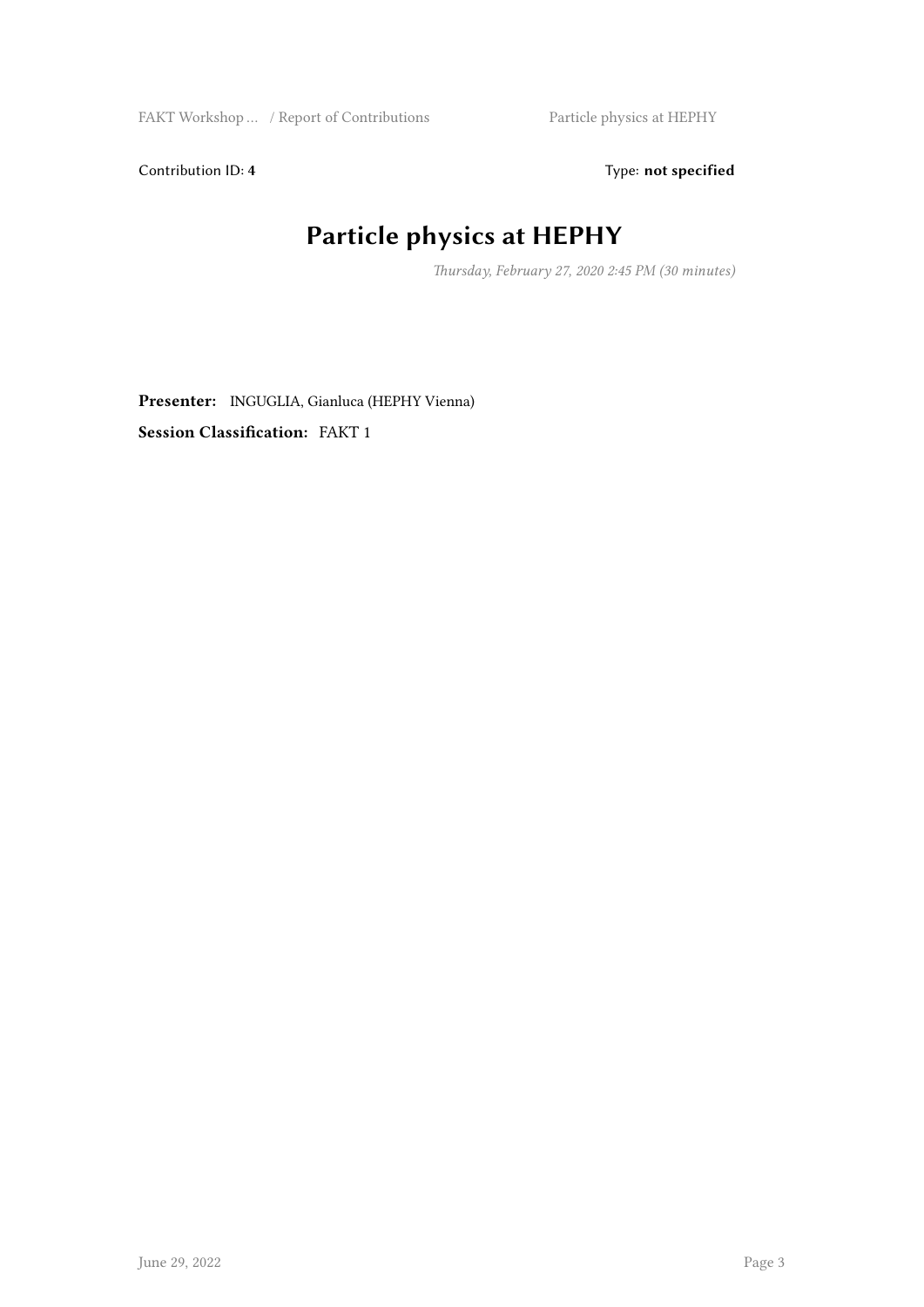FAKT Workshop ... / Report of Contributions  $QCD$ , Event Generators and Pheno ...

Contribution ID: 5 Type: **not specified** 

## **QCD, Event Generators and Phenomenology**

*Friday, February 28, 2020 11:30 AM (30 minutes)*

**Presenter:** PLATZER, Simon (University of Vienna (AT)) **Session Classification:** FAKT 1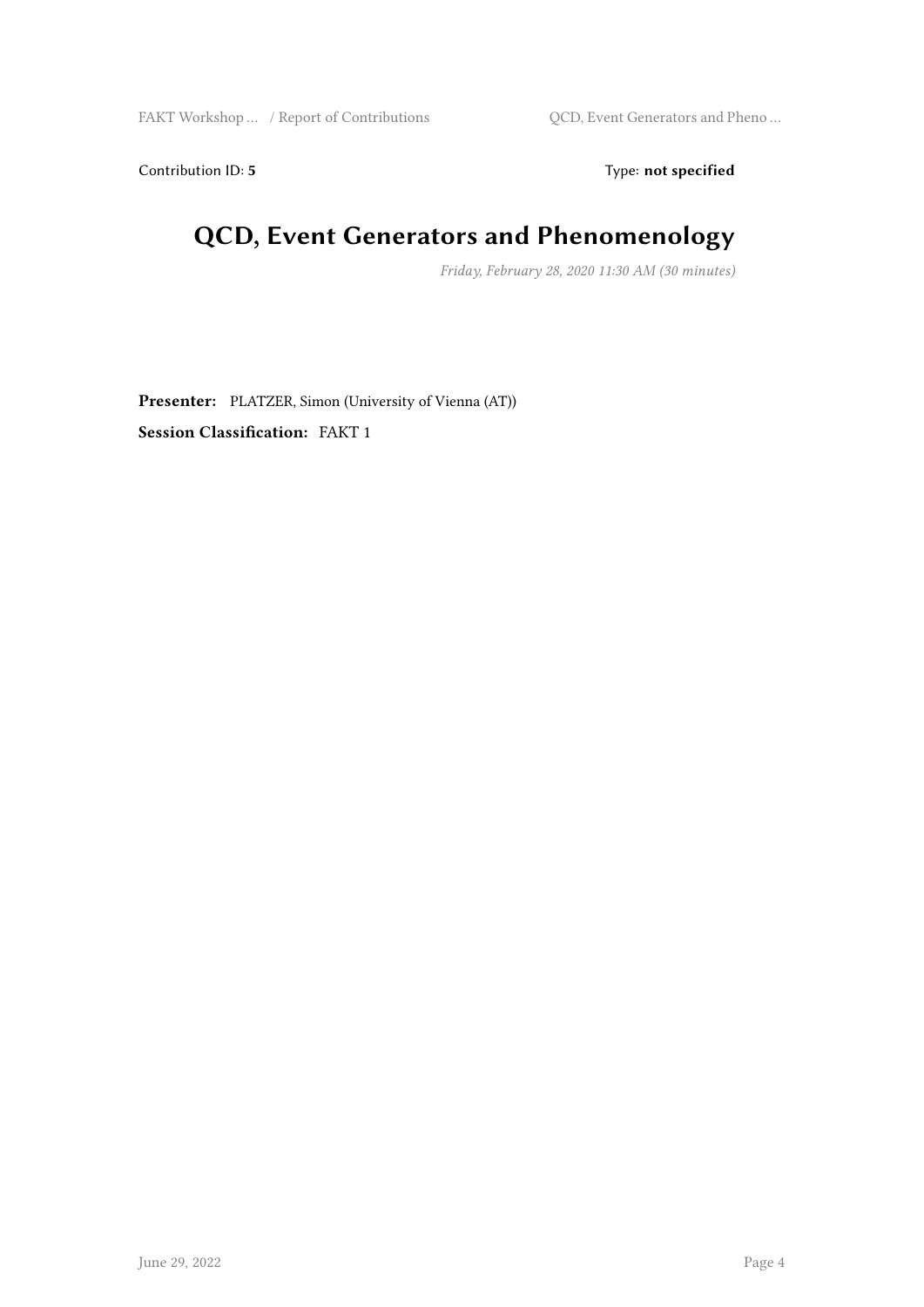Contribution ID: 6 Type: **not specified** 

#### **Particle and quantum physics with neutrons studied at the Atominstitut**

*Thursday, February 27, 2020 4:15 PM (30 minutes)*

**Presenter:** SPONAR, Stephan (Atominstitut) **Session Classification:** FAKT 1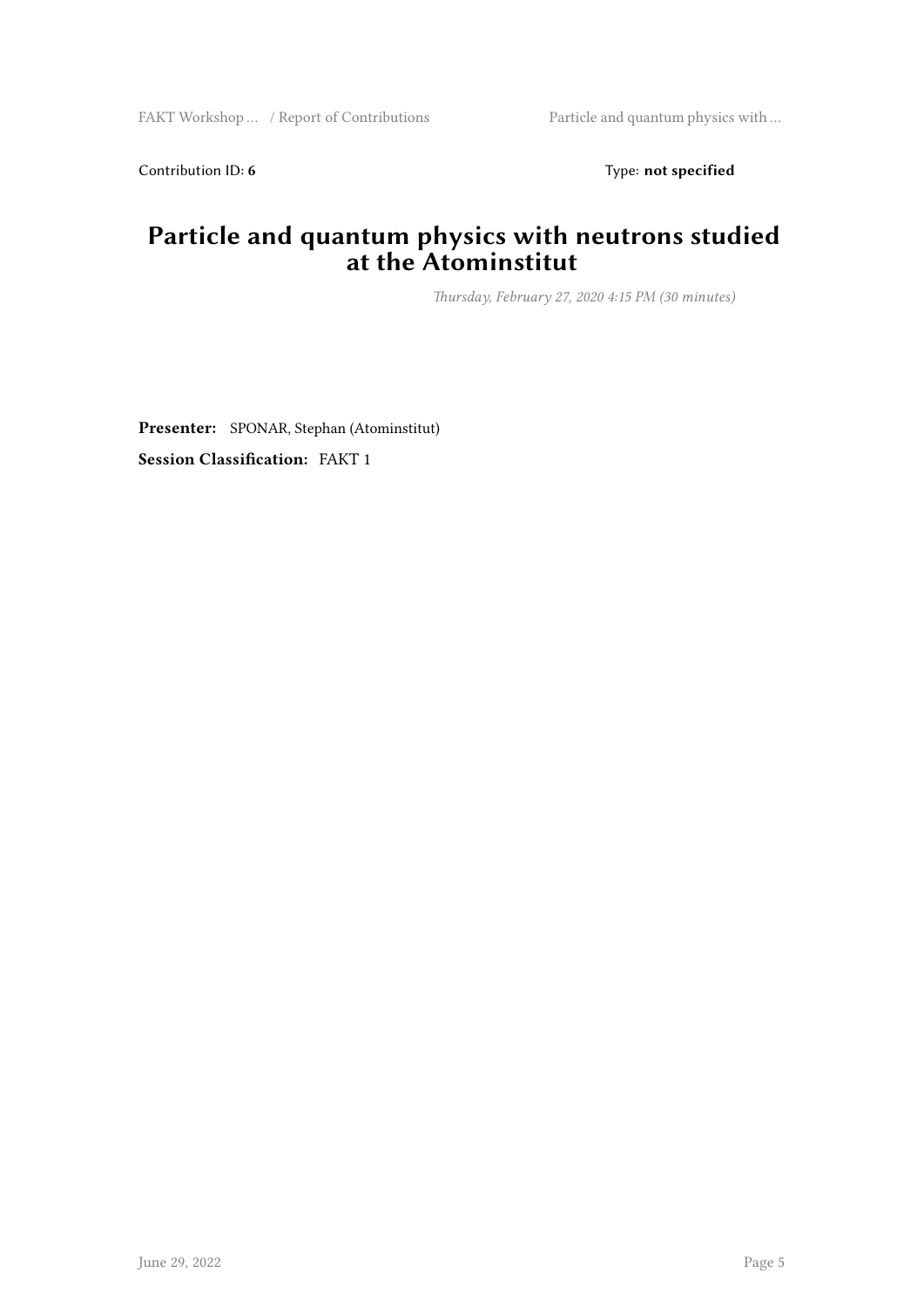Contribution ID: 7 Type: **not specified** 

#### **Detector Development at HEPHY**

*Thursday, February 27, 2020 4:45 PM (30 minutes)*

**Presenter:** BERGAUER, Thomas (Austrian Academy of Sciences (AT)) **Session Classification:** FAKT 1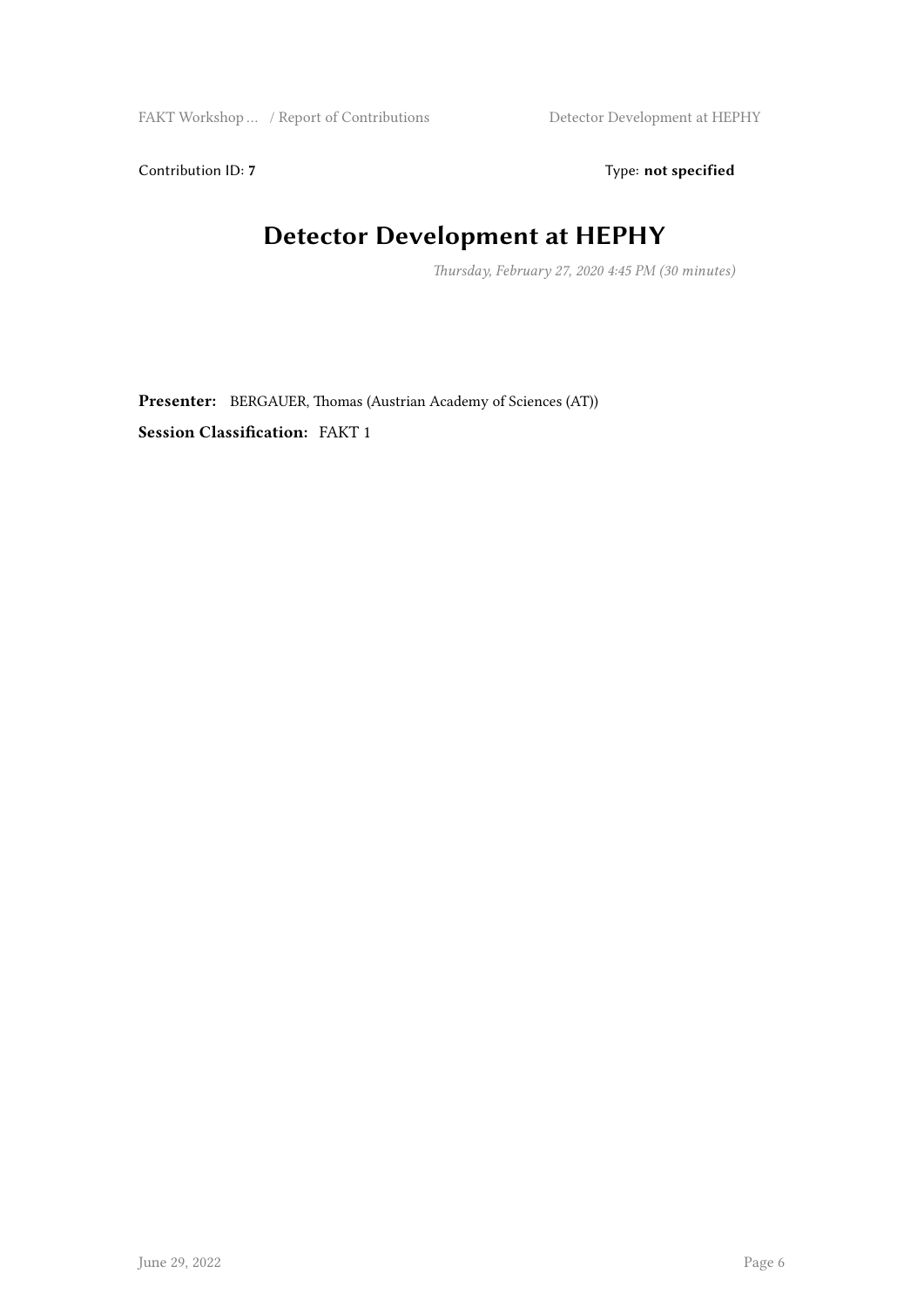Contribution ID: 8 Type: **not specified** 

#### **Instrumentation at SMI**

*Thursday, February 27, 2020 5:15 PM (30 minutes)*

**Presenter:** SIMON, Martin (Austrian Academy of Sciences (AT)) **Session Classification:** FAKT 1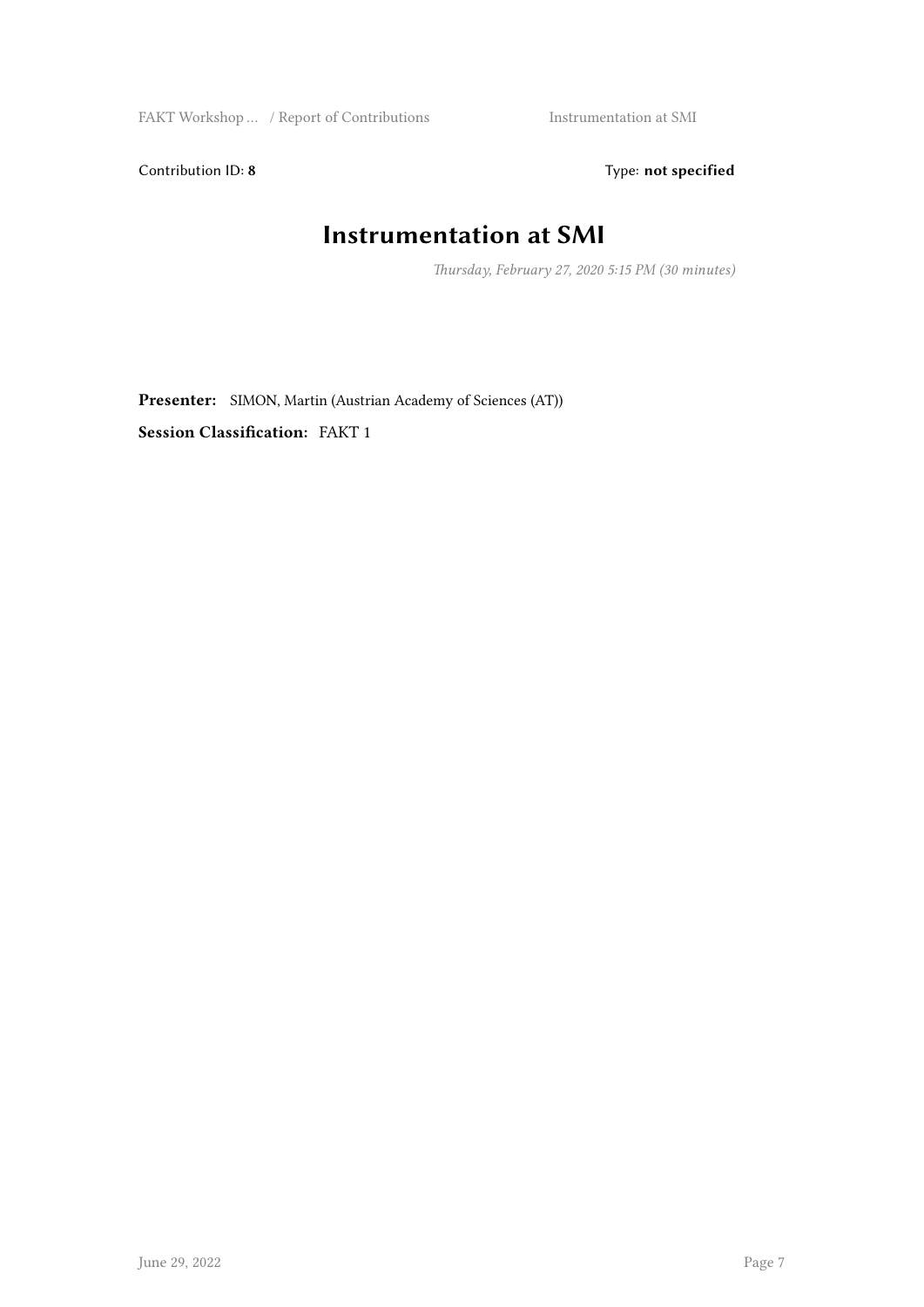Contribution ID: 9 Type: **not specified** 

#### **Gastvortrag: Loop quantum gravity and the continuum**

*Friday, February 28, 2020 9:00 AM (30 minutes)*

**Presenter:** WIELAND, Wolfgang (Perimeter Institute) **Session Classification:** FAKT 1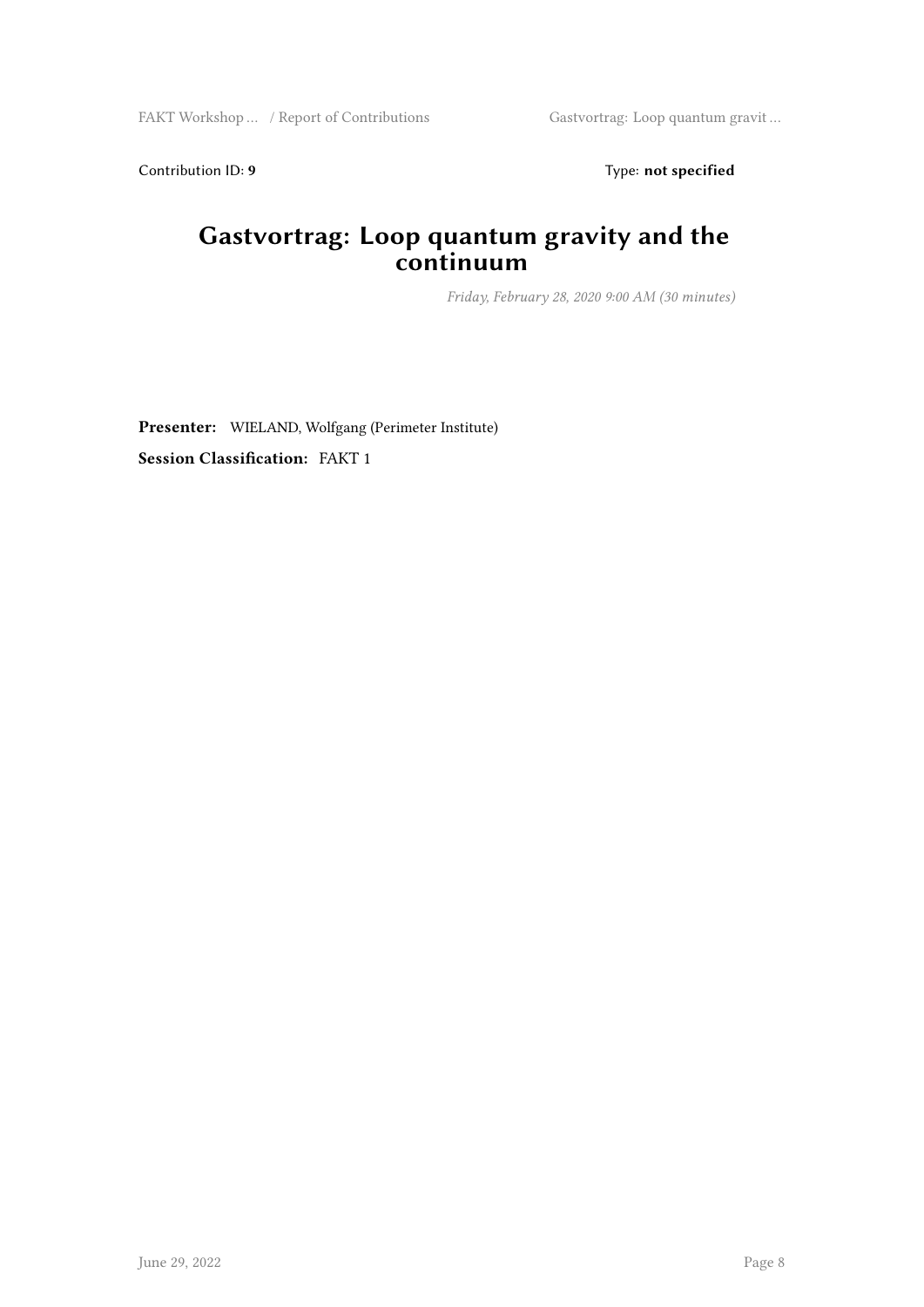Contribution ID: 10 Type: not specified

#### **QGP activities at the TU Wien**

*Friday, February 28, 2020 9:30 AM (30 minutes)*

**Presenter:** BOGUSLAVSKI, Kirill (Vienna University of Technology (AT)) **Session Classification:** FAKT 1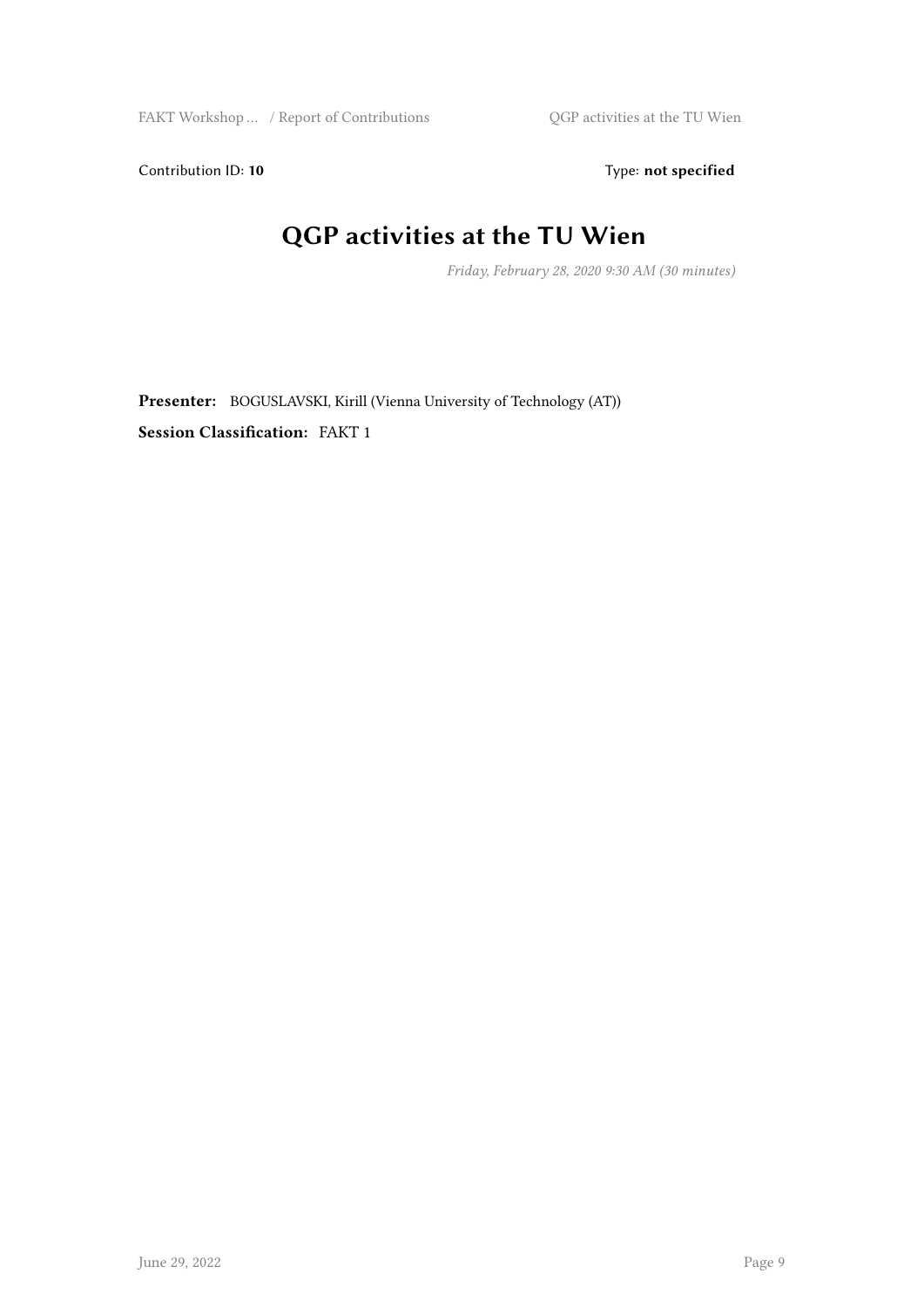Contribution ID: 11 Type: **not specified** 

# **Particle physics at MedAustron (ATI)**

*Friday, February 28, 2020 10:00 AM (30 minutes)*

**Presenter:** Mr HIRTL, Albert (TU Wien) **Session Classification:** FAKT 1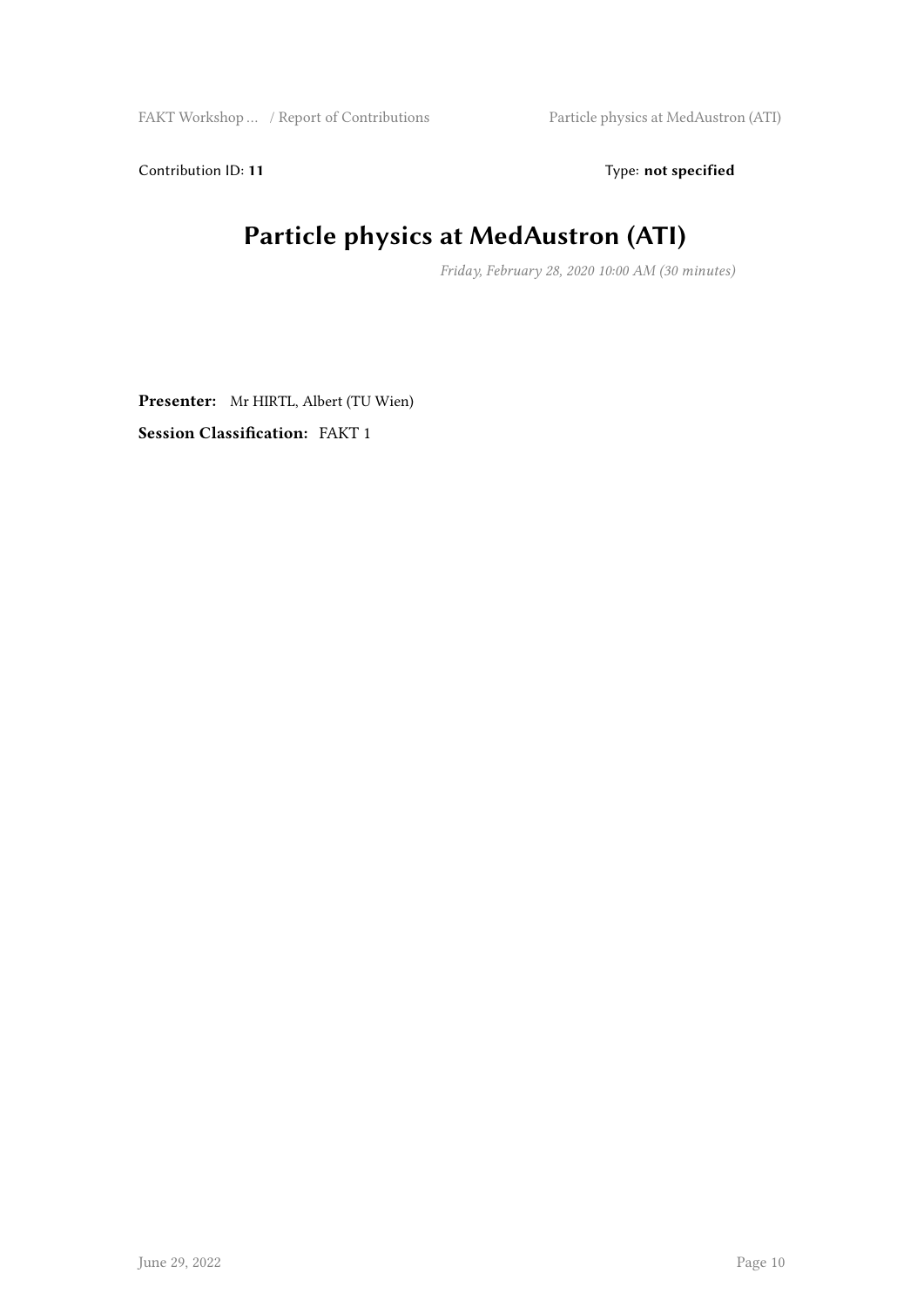Contribution ID: 12 Type: **not specified** 

## **Particle Physics at the University of Graz**

*Thursday, February 27, 2020 3:15 PM (30 minutes)*

**Presenter:** MAAS, Axel Torsten (University of Graz) **Session Classification:** FAKT 1